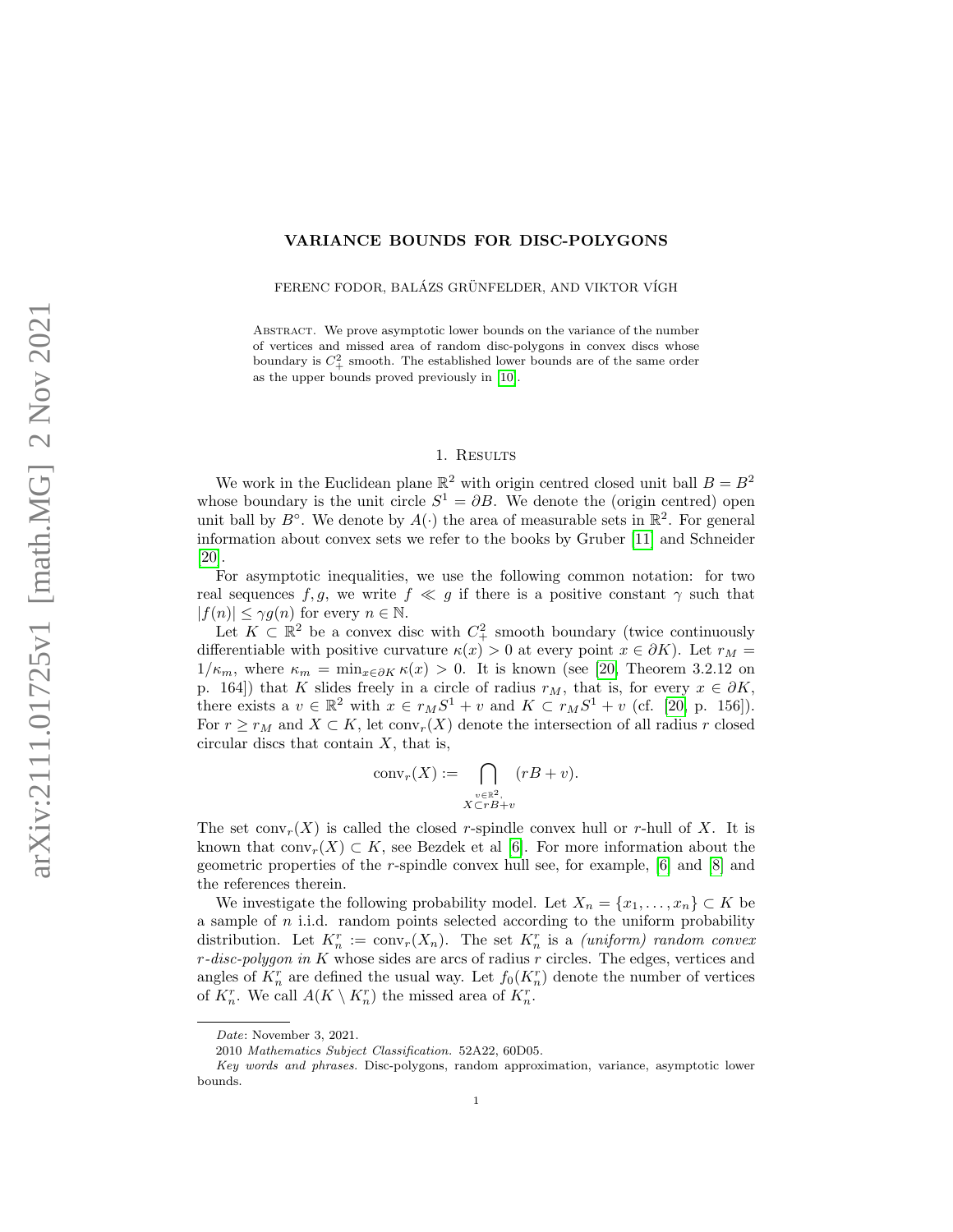If  $\overline{K}_n$  denotes the (usual) convex hull of  $X_n$ , then  $\overline{K}_n \subset K_n^r \subset K$  for all  $r \ge r_M$ . Since the containment  $\overline{K}_n \subset K_n^r$  is strict,  $K_n^r$  approximates K better than  $K_n$ from the point of view of area and perimeter. It is also clear that for fixed  $X_n$ , the r-disc-polygons  $K_n^r$  tend to  $\overline{K}_n$  in the Hausdorff-metric as  $r \to \infty$ . Furthermore,  $f_0(K_n^r) \le f_0(\overline{K}_n)$  for all  $r \ge r_M$ .

The geometric properties of the (classical) random polygon  $\overline{K}_n$  have been inves-tigated extensively. Starting with the seminal papers of Rényi and Sulanke [\[17–](#page-11-5)[19\]](#page-11-6) the asymptotic behaviour of the expected number of vertices, area and perimeter have been determined. For a detailed overview of known results about the classical model, see for example, the surveys  $[1, 2, 13]$  $[1, 2, 13]$  $[1, 2, 13]$  and  $[21]$ .

Fodor, Kevei and Vígh [\[8,](#page-11-4) Theorem 1.1 on p. 901] proved the following asymptotic formulas: for  $r > r_M$ , it holds that

<span id="page-1-0"></span>(1) 
$$
\lim_{n \to \infty} \mathbb{E} f_0(K_n^r) \cdot n^{-1/3} = \sqrt[3]{\frac{2}{3A(K)}} \Gamma\left(\frac{5}{3}\right) c_1(K, r),
$$

<span id="page-1-1"></span>(2) 
$$
\lim_{n \to \infty} \mathbb{E}A(K \setminus K_n^r) \cdot n^{2/3} = \sqrt[3]{\frac{2A^2(K)}{3}} \Gamma\left(\frac{5}{3}\right) c_1(K, r),
$$

where the constant

$$
c_1(K,r) = \int_{\partial K} \left( \kappa(x) - \frac{1}{r} \right)^{1/3} dx,
$$

seems to resemble to the affine arc-length although it is unclear what is its exact geometric meaning. The formulas [\(1\)](#page-1-0) and [\(2\)](#page-1-1) are generalizations of the correspond-ing results of Rényi and Sulanke for the classical case, see Section 3 of [\[8\]](#page-11-4). We also note that in [\(1\)](#page-1-0) and [\(2\)](#page-1-1) the condition that  $r > r_M$  is important. If K is a discpolygon of radius r itself, then the order of magnitude of  $\mathbb{E} f_0(K_n^r)$  and  $\mathbb{E} A(K \setminus K_n^r)$ are different, see [\[9\]](#page-11-9).

In the case when  $K = B$ , it is proved in [\[8,](#page-11-4) Theorem 1.3 on p. 902] that for  $r = 1$ , it holds that

$$
\lim_{n \to \infty} \mathbb{E} f_0(B_n^1) = \frac{\pi^2}{2},
$$

$$
\lim_{n \to \infty} \mathbb{E} A(B \setminus B_n^1) \cdot n = \frac{\pi^3}{2}.
$$

Significantly less is known about the higher moments of these quantities.

In the classical case, Reitzner [\[14,](#page-11-10) [15\]](#page-11-11) proved the following upper bounds for the variance of the number of j-dimensional faces and the volume of the random polytopes in smooth convex bodies in dimension d:

$$
\operatorname{Var}(\operatorname{Vol}(\overline{K}_n)) \ll n^{-(d+3)/(d+1)},
$$
  

$$
\operatorname{Var}(f_j(\overline{K}_n)) \ll n^{(d-1)/(d+1)}.
$$

Here  $\overline{K}_n$  denotes the (classical) convex hull of n i.i.d. random points selected from the d-dimensional convex body  $K \subset \mathbb{R}^d$  with  $C^2$  smooth boundary. The symbol Vol( $\cdot$ ) denotes the volume of Lebesgue measurable sets in  $\mathbb{R}^d$  and  $f_j(\cdot)$  is the number of j-dimensional faces. The implied constants depend only on  $K$  and the dimension. The upper bounds also imply strong laws of large numbers for these quantities.

Reitzner [\[16\]](#page-11-12) gave matching lower bounds for the variance in case  $K$  is smooth:

$$
\text{Var}(\text{Vol}(\overline{K}_n)) \gg n^{-(d+3)/(d+1)},
$$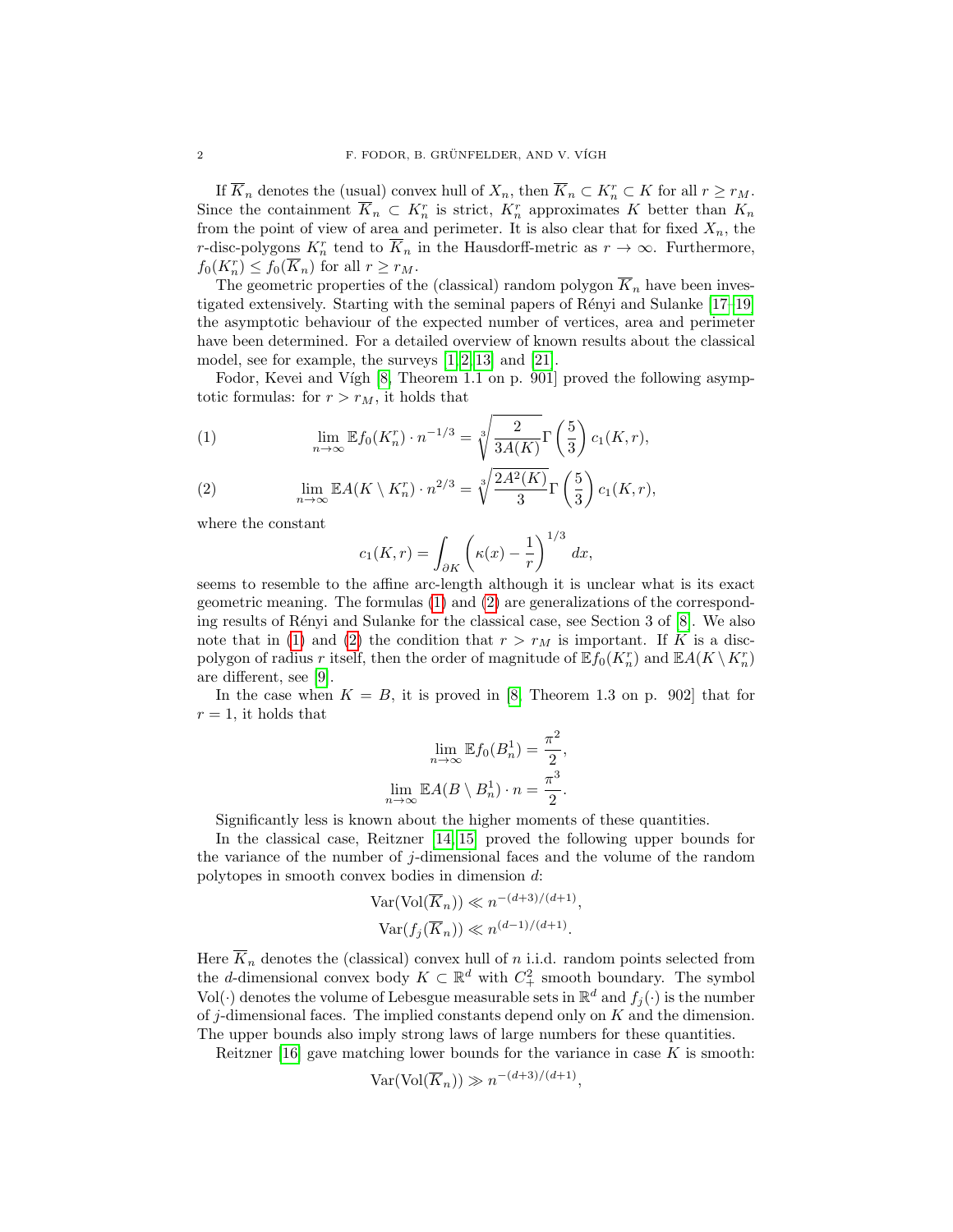$$
\text{Var}(f_j(\overline{K}_n)) \gg n^{(d-1)/(d+1)}.
$$

Using these lower bounds Reitzner [\[16\]](#page-11-12) established central limit theorems for the number of j-dimensional faces and the volume for smooth convex bodies.

Upper and lower bounds, laws of large numbers and central limit theorems were extended for the case when  $K \subset \mathbb{R}^d$  is a polytope by Bárány and Reitzner [\[4\]](#page-11-13). Bárány and Steiger [\[3\]](#page-11-14) proved asymptotic upper bounds and strong laws for the missed area and the number of vertices in the classical random model for arbitrary convex discs in  $\mathbb{R}^2$  without any smoothness condition.

Fodor and Vígh [\[10\]](#page-11-0) proved asymptotic upper bounds for the variance of the vertex number and the missed area of uniform random disc-polygons in  $C_+^2$  smooth convex discs: For any  $r > r_M$  it holds that

<span id="page-2-1"></span>
$$
\operatorname{Var}(f_0(K_n^r)) \ll n^{1/3},
$$

<span id="page-2-2"></span>
$$
(4) \t\t\t Var(A(K_n^r)) \ll n^{-5/3},
$$

where the implied constants depend only on K and r. In the case when  $K = B^2$ , they proved [\[10\]](#page-11-0) that

<span id="page-2-0"></span>(5) 
$$
Var(f_0(K_n^r)) \approx 1,
$$

(6) 
$$
Var(A(K_n^r)) \ll n^{-2}.
$$

where the implied constants are universal. Note that the lower bound in [\(5\)](#page-2-0) follows from the fact that the expected number of vertices  $\mathbb{E} f_0(K_n)$  is a non-integer constant. Formulas [\(3\)](#page-2-1), [\(4\)](#page-2-2) and [\(5\)](#page-2-0) imply laws of large number for the corresponding quantities, see [\[10\]](#page-11-0).

In this paper we prove matching lower bounds for the variance of the vertex number and the missed area for the case when  $r > r_M$ . Our main results are summarized in the following theorem.

<span id="page-2-3"></span>**Theorem 1.** Let K be a convex disc whose boundary is of class  $C^2_+$ . For any  $r > r_M$  it holds that

<span id="page-2-5"></span>
$$
\operatorname{Var}(f_0(K_n^r)) \gg n^{\frac{1}{3}},
$$

<span id="page-2-4"></span>(8) 
$$
Var(A(K_n^r)) \gg n^{-\frac{5}{3}},
$$

where the implied constants depend only on  $K$  and  $r$ .

We note that Theorem [1](#page-2-3) is contained in the Master thesis of B. Grünfelder  $[12]$ , and also in his Hungarian OTDK student competition paper.

We achieve these results using a modified version of the method of Reitzner [\[15\]](#page-11-11) which had already been used in adapted forms in several different settings, see, for example, [\[7,](#page-11-16) [22,](#page-11-17) [23\]](#page-11-18). In the disc-polygonal setting, the difficulty lies in the intrinsic geometry of the model.

The lower bounds in Theorem [1](#page-2-3) may open the road towards quantitative central limit theorems, similarly as in [\[5,](#page-11-19) [22,](#page-11-17) [23\]](#page-11-18) using normal approximation bounds from Stein's method.

The layout of the paper is the following: in Section [2](#page-3-0) we collect some necessary preparatory material. Section [3](#page-3-1) contains the proof of [\(8\)](#page-2-4) and Section [4](#page-9-0) contains the outlines of the changes necessary for the proof of [\(7\)](#page-2-5).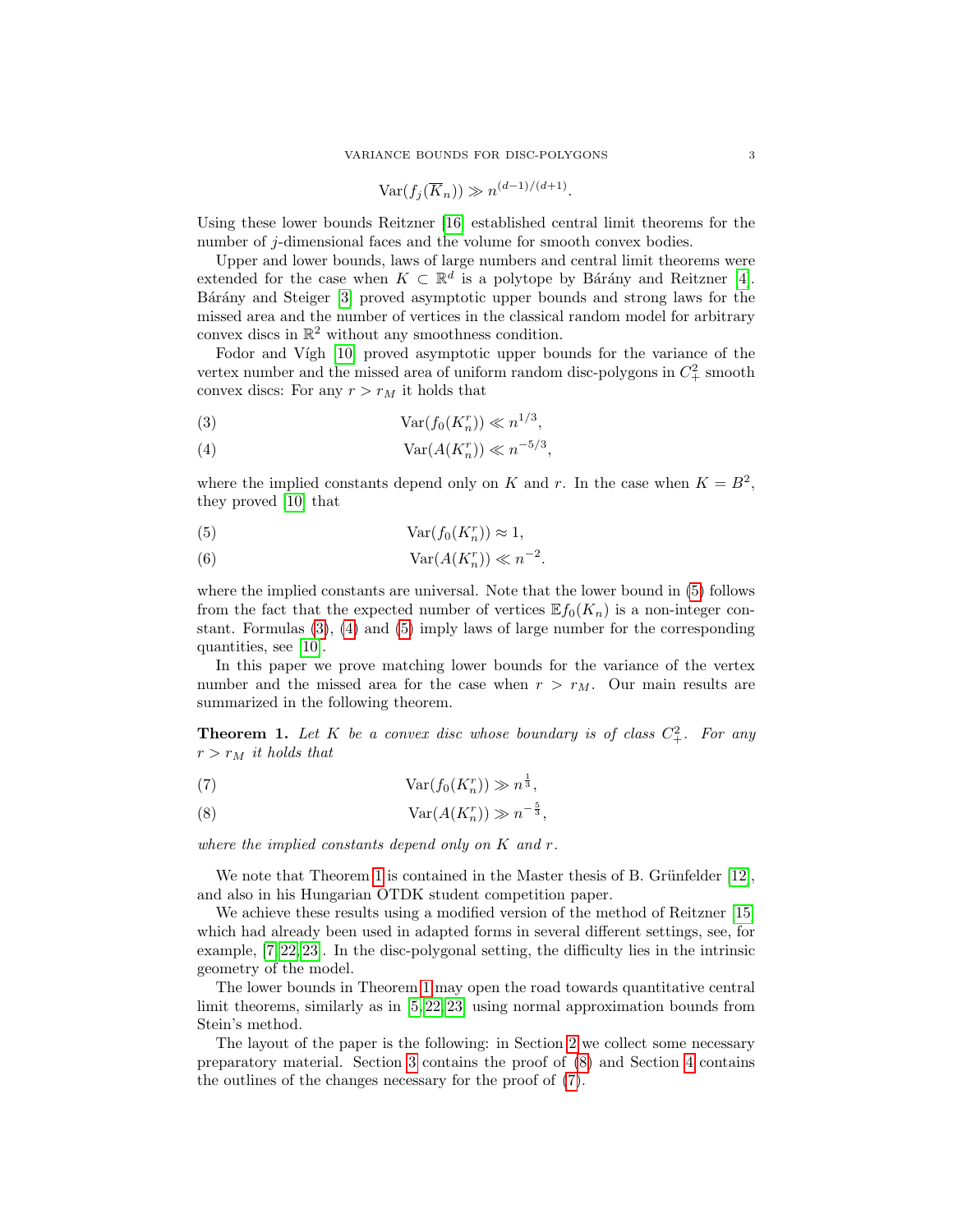#### 2. Preparations

<span id="page-3-0"></span>Without loss of generality, we may assume that  $r = 1$  $r = 1$  and prove Theorem 1 for the case when  $r_M < 1$ , since the general statements follow by a scaling argument. For simplicity, we write  $K_n$  for  $K_n^1$ .

For  $p \in \mathbb{R}^2$ , the set  $K \setminus (B \circ + p)$  is called a *disc-cap (of radius* 1) of K. We use the notations from [\[8\]](#page-11-4). Let x and y be two points in K. The two unit circles that pass through these points, determine two disc-caps of K, denoted by  $D_-(x, y)$ and  $D_{+}(x, y)$ , respectively, such that  $A(D_{-}(x, y)) \leq A(D_{+}(x, y))$ . Briefly, we write  $A_{-}(x, y) = A(D_{-}(x, y))$  and  $A_{+}(x, y) = A(D_{+}(x, y))$ . Lemma 4.3 in [\[8\]](#page-11-4) states that if the boundary of K is of class  $C_+^2$  ( $r_M < 1$ ), then there exists a  $\delta > 0$  (depending only on K) with the property that for any  $x, y \in \text{int } K$  it holds that  $A_+(x, y) > \delta$ .

We need some further technical statements about general disc-caps. Denote the (unique) outer unit normal to K at the boundary point x by  $u_x \in S^1$ , and the unique boundary point with outer unit normal  $u \in S^1$  by  $x_u \in \partial K$ . It is proved in Lemma 4.1 of [\[8\]](#page-11-4) that if K is a convex disc with  $C_+^2$  boundary and  $\kappa_m > 1$ , and  $D = K \setminus (B \circ + p)$  is a non-empty disc-cap, then there exists a unique point  $x_0 \in \partial K \cap \partial D$  such that  $p = x_0 - (1 + t)u_{x_0}$  for some  $t \geq 0$ . The point  $x_0$  is the vertex and the number  $t$  is the height of  $D$ .

Let us denote the disc-cap with vertex  $x_u \in \partial K$  and height t by  $D(u, t)$ . To simplify the notation, we write  $A(u, t) = A(D(u, t))$ , and let  $\ell(u, t)$  denote the arclength of  $\partial D(u,t) \cap (\partial B + x_u - (1+t)u)$ . The latter also exists since for each  $u \in S^1$ , there exists a maximal positive constant  $t^*(u)$  such that  $(B+x_u-(1+t)u)\cap K\neq\emptyset$ for all  $t \in [0, t^*(u)].$ 

The following limit relations for  $A(u, t)$  and  $\ell(u, t)$  are proved (in a more precise form) in [\[8,](#page-11-4) p. 905, Lemma 4.2]:

<span id="page-3-3"></span>(9) 
$$
\ell(u_x, t) \approx t^{1/2}, \qquad A(u_x, t) \approx t^{3/2},
$$

as  $t \to 0^+$ , where the implied constants depend only on K.

Let D be a disc-cap of K with vertex x. For a line  $e \subset \mathbb{R}^2$  perpendicular to  $u_x$ , let  $e_{+}$  denote the closed half plane that contains x. Then there exists a maximal cap  $C_{-}(D) = K \cap e_{+}$  that is fully contained in D, and a minimal cap  $C_{+}(D) = e'_{+} \cap K$ containing D. We recall [\[10,](#page-11-0) Claim 1 on p. 1146], that gives a relation between classical caps and disc-caps, as follows: There exists a constant  $\hat{c}$  depending only on  $K$  such that if the height of the disc-cap  $D$  is sufficiently small, then

<span id="page-3-2"></span>(10) 
$$
C_{-}(D) - x \supset \hat{c}(C_{+}(D) - x).
$$

The relation [\(10\)](#page-3-2) means that the area of a disc-cap can be bounded by two classical caps such that one of them is an enlarged image of the other one by a constant.

Let  $x_i, x_j$   $(i \neq j)$  be two points of  $X_n$ , and let  $B(x_i, x_j)$  be one of the unit discs containing  $x_i$  and  $x_j$  on its boundary. The shorter arc of  $\partial B(x_i, x_j)$  forms an edge of  $K_n$  if the entire set  $X_n$  is contained in  $B(x_i, x_j)$ . It may happen that the pair  $x_i, x_j$  determines two edges of  $K_n$  if the above condition holds for both unit discs that contain  $x_i$  and  $x_j$  on its boundary.

## 3. Proof of [\(8\)](#page-2-4) in Theorem 3

<span id="page-3-1"></span>The proof is based on the ideas of Reitzner [\[15\]](#page-11-11): we give small (disc-)caps which contribute to the variance geometrically independently and show that the variance in these caps is already sufficiently large.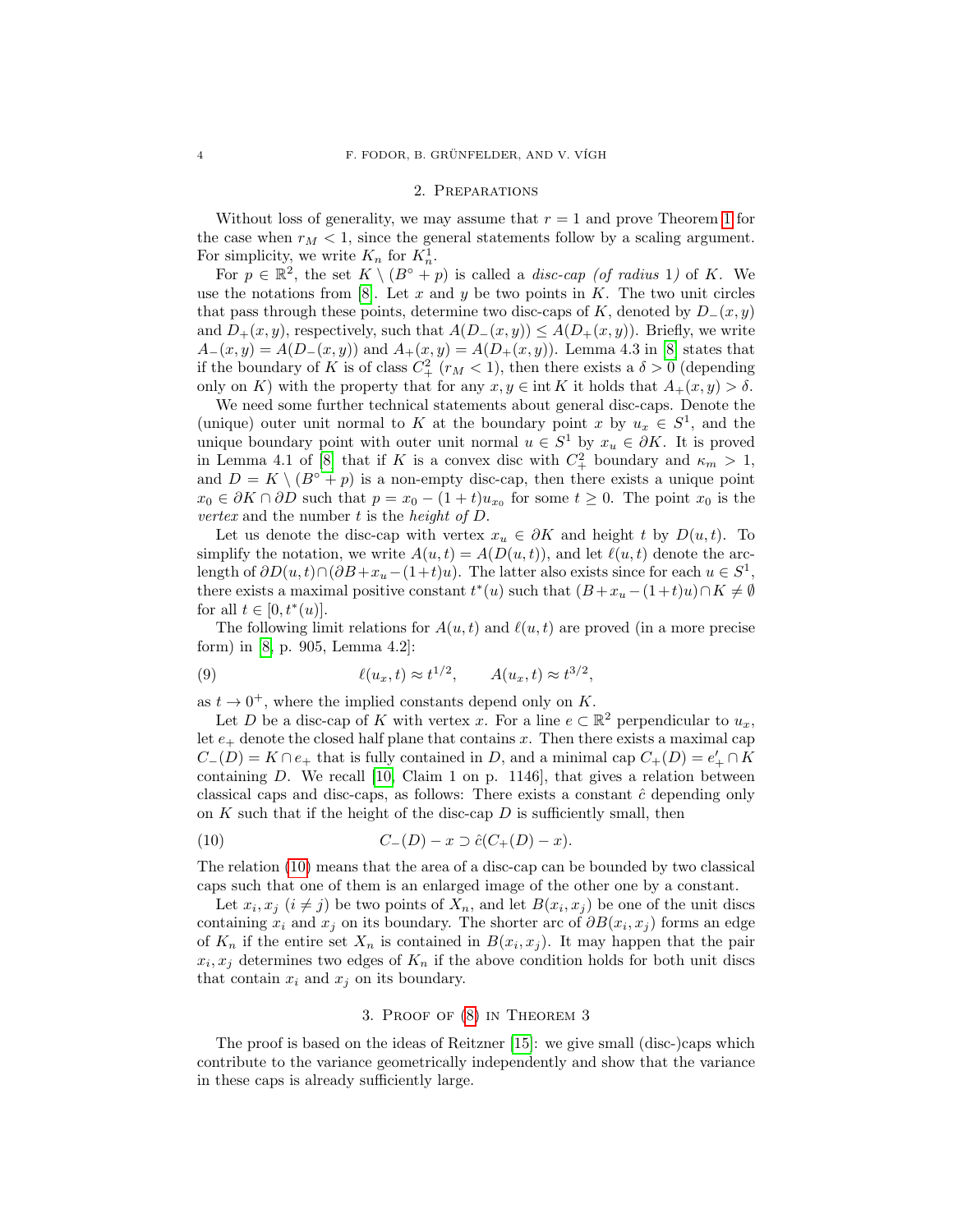For every  $x \in \partial K$  and  $t \in (0,1)$  consider the disc-cap  $D(x,t)$  of vertex x and height t. Let the Euclidean cap of vertex x and height t be  $C(x,t)$ . Let the line cutting off the cap  $C(x,t)$  be  $H(x,t)$ . Clearly,  $D(x,t) \supset C(x,t)$ .

In the following we use large values of n, thus by an inequality of type  $\ll$  we always assume that  $t$  is sufficiently small.

Denote the intersections of  $\partial K$  and the line  $H(x,t)$  by  $w_1$  and  $w_2$ , and let  $w_0 = x$ . For the triangle  $\Delta = [w_0, w_1, w_2]$  we have

$$
\Delta \subset C(x,t) \subset D(x,t).
$$

Let us define for  $j = 0, 1, 2$  the small triangles

$$
\Delta_j = \Delta_j(x, t) = w_j + \frac{1}{20}([w_0, w_1, w_2] - w_j),
$$

i.e. we shrink the  $\Delta$  from each of its vertices by a factor of 1/20. It follows from [\(10\)](#page-3-2) that  $A(\Delta_j(x,t)) \approx t^{\frac{3}{2}}$ , since the order of magnitude of the height of triangle (10) that  $A(\Delta_j(x,t)) \approx t^2$ ,<br> $\Delta$  is t and of its base is  $\sqrt{t}$ .

Let x, t and the points  $z_1 \in \Delta_1(x,t)$  and  $z_2 \in \Delta_2(x,t)$  be fixed. For  $z_0 \in \Delta_0(x,t)$ let  $\hat{A}(z_0)$  denote the area of the non-convex triangular region  $\Delta(z_0)$  we obtain by joining  $z_0$  with  $z_1$  and  $z_2$  by circular arcs of radius 1 that are outside of the triangle  $z_0z_1z_2$ , and also joining  $z_1$  and  $z_2$  such that the arc intersects the interior of  $z_0z_1z_2$ .



<span id="page-4-0"></span>FIGURE 1. Splitting  $\Delta^m$ 

<span id="page-4-1"></span>**Lemma 1.** Let Z be a uniform random point in  $\Delta_0(x,t)$ . Then

 $\text{Var}(\hat{A}(Z)) \gg t^3$ .

*Proof.* Let w denote the midpoint of the side opposite to x in the triangle  $\Delta_0(x, t)$ . Let

$$
\Delta_0^{(1)}(x,t) = x + \frac{1}{3}(\Delta_0(x,t) - x)
$$

and

$$
\Delta_0^{(2)}(x,t) = w + \frac{1}{3}(\Delta_0(x,t) - w),
$$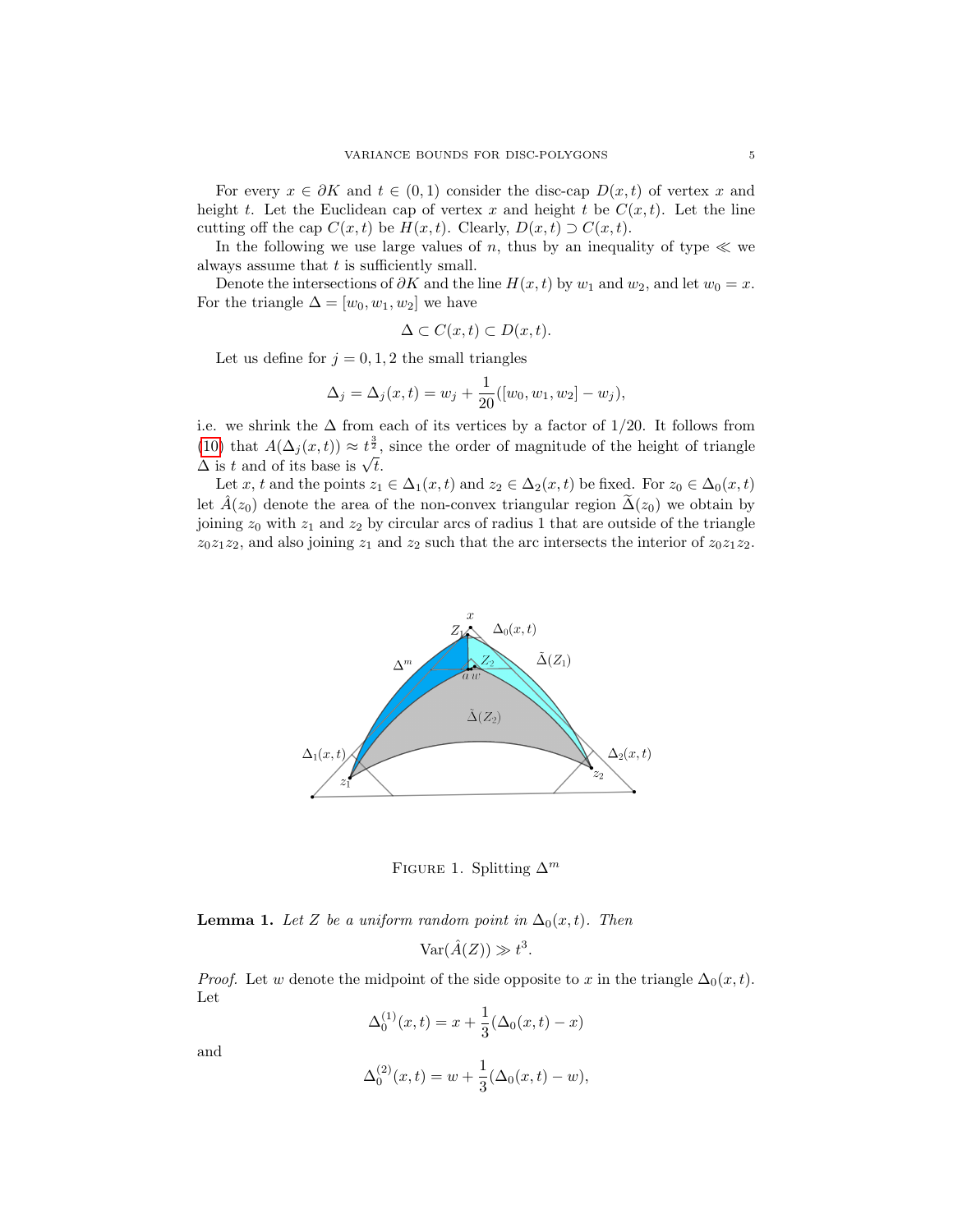

<span id="page-5-0"></span>Figure 2. Angle of circular arcs and chords

i.e. in the triangle  $\Delta_0(x,t)$  we take two smaller triangles which are the shrunk images of  $\Delta_0(x,t)$  by a factor of 1/3 from x and w. The area of  $\Delta_0^{(1)}$  and  $\Delta_0^{(2)}$  is one-ninth of that of  $\Delta_0$ , respectively.

For every  $Z_1 \in \Delta_0^{(1)}$  and  $Z_2 \in \Delta_0^{(2)}$ , it holds that  $\widetilde{\Delta}(Z_1) \supset \widetilde{\Delta}(Z_2)$ , therefore  $\hat{A}(Z_1) > \hat{A}(Z_2)$ . Let  $\Delta^m = \tilde{\Delta}(Z_1) \setminus \tilde{\Delta}(Z_2)$ . We need  $A(\Delta^m)$ .

Cut  $\Delta^m$  by a segment trough  $Z_1$  perpendicular to the line H, and denote the other intersection point of this segment with  $\partial \Delta^m$  by a. Then  $d(Z_1, a) \approx t$ . Suppose that after the cut  $Z_2$  is contained in the set that has  $z_2$  on its boundary, see Figure [1.](#page-4-0)

Consider the Euclidean triangle  $[Z_1, a, z_1]$ , and let  $\gamma$  denote the angle at the Consider the Euclidean triangle [ $\angle 1$ ,  $\alpha$ ,  $\angle 1$ ], and let  $\gamma$  denote the angle at the vertex  $z_1$ . The radius of the circumscribed circle of this triangle is of order  $\sqrt{t}$ . Thus, since the side opposite to the angle  $\gamma$  has is of order t, the law of sines gives that  $\sin \gamma \approx \sqrt{t}$ . By the smallness of t, the angle  $\gamma$  has the same order of magnitude as  $\sin \gamma$ .

After that, we translate a along  $\partial \Delta^m$  into a point a' such that  $d(z_1, a') =$  $d(z_1, Z_1)$  holds. (In case a' has reached  $Z_2$  and the distances are still not equal, we translate  $Z_1$  closer to  $z_1$ .) By this, for the angle at  $z_1$  we have  $\gamma' \geq \gamma$ .

Since  $d(z_1, a') = d(z_1, Z_1)$ , the angle between the two circular arcs of radius 1 corresponding to the two segments is  $\gamma'$  as well, see Figure [2.](#page-5-0) By the angle between two circular arc we mean the angle between their tangent lines.

Consider the sector-like shape determined by  $z_1$ ,  $a'$  and  $Z_1$ , whose legs are circular arcs of radius 1. This is a part of a circular disc of radius  $\rho = d(z_1, Z_1)$ , by which, rotating around the centre, we can cover the whole disc. The area of a shape of this property is proportional to the central angle and the square of the radius. Here we property is proportional to the central angle and the square of the radius. Here we<br>have  $\rho \approx \sqrt{t}$  and the order of magnitude of the angle is at least  $\sqrt{t}$ , therefore the area of this shape is at least of order  $t^{3/2}$ .

We have estimated the area  $\hat{A}(Z_1) - \hat{A}(Z_2)$  we are looking for from below, examining its subset. This gives us the following lower estimate:

<span id="page-5-1"></span>(11) 
$$
\hat{A}(Z_1) - \hat{A}(Z_2) \gg t^{3/2}
$$
.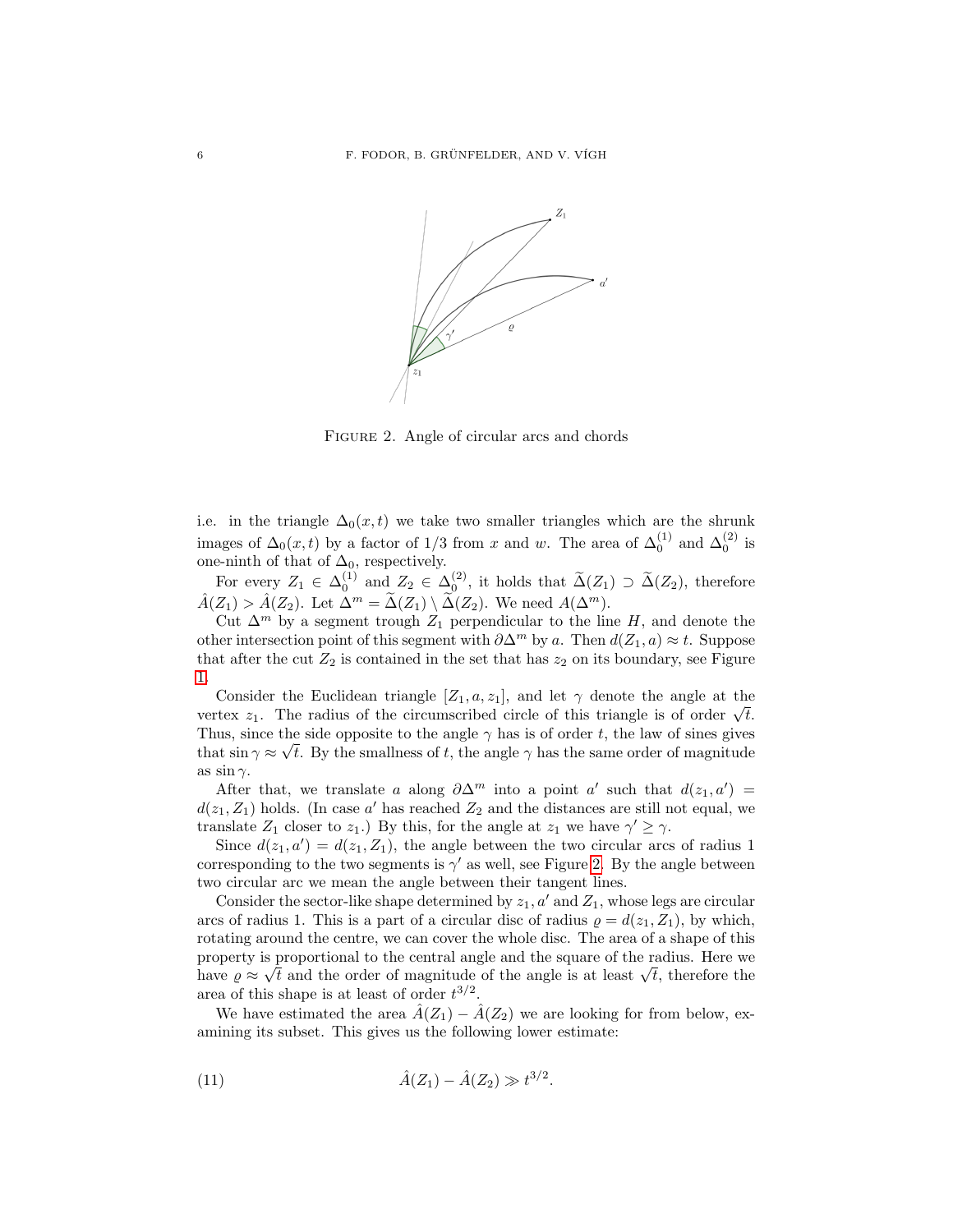Let Z,  $Z'_1$  and  $Z'_2$  be i.i.d uniform random points in  $\Delta_0(x,t)$ . Using [\(11\)](#page-5-1), we obtain the desired lower bound:

$$
\operatorname{Var}(\hat{A}(Z)) = \mathbb{E}\left[\hat{A}(Z)^2\right] - \mathbb{E}\left[\hat{A}(Z)\right]^2 =
$$
  
\n
$$
= \mathbb{E}\left[\hat{A}(Z)^2\right] - \mathbb{E}\left[\hat{A}(Z_1')\hat{A}(Z_2')\right] =
$$
  
\n
$$
= \frac{1}{2}\mathbb{E}\left[\hat{A}(Z_1')^2 - 2\hat{A}(Z_1')\hat{A}(Z_2) + \hat{A}(Z_2')^2\right] =
$$
  
\n
$$
= \frac{1}{2}\mathbb{E}\left[\left(\hat{A}(Z_1') - \hat{A}(Z_2')\right)^2\right] \ge
$$
  
\n
$$
\geq \frac{1}{2}\mathbb{E}\left[\left(\hat{A}(Z_1') - \hat{A}(Z_2')\right)^2 \mathbb{1}(Z_1' \in \Delta_1, Z_2' \in \Delta_2)\right] \gg
$$
  
\n
$$
\gg t^3 \mathbb{E}\left[\mathbb{1}(Z_1' \in \Delta_1, Z_2' \in \Delta_2)\right] \gg t^3.
$$

We may assume that  $n > n_0$  for some suitable  $n_0$ , since it is sufficient to prove the lower bound of variance for large  $n$ . In the following, we consider disc-caps of height  $t_n$  for

$$
(12) \qquad \qquad t_n = n^{-\frac{2}{3}}.
$$

Choose a maximal set of points  $y_1, \ldots, y_m$  on  $\partial K$  such that  $|x_i - x_j| \geq 2\sqrt{c_2}\sqrt{t_n}$ for any  $i, j \in \{1, ..., m\}$  for some constant  $c_2$  that we specify later. Then

$$
(13) \t\t\t m \gg n^{\frac{1}{3}}.
$$

Consider the pairwise disjoint disc-caps  $D(y_j, t_n)$  and the previously defined triangles  $\Delta(y_j, t_n)$  in them, for  $j \in [m]$ . For each  $\Delta(y_j, t_n)$ , also construct the small triangles  $\Delta_i(y_j, t_n)$ , for  $i = 0, 1, 2$ . Let  $E_j$  be the event that each of the small triangles  $\Delta_i(y_j, t_n)$  contains exactly one of the random points  $x_1, \ldots, x_n$  and that  $D(y_j, c_2t_n)$  contains no other random point. By [\(9\)](#page-3-3) we have

<span id="page-6-3"></span><span id="page-6-1"></span>
$$
A(D(y_j, c_2t_n)) \ll \frac{1}{n},
$$

and for  $i = 0, 1, 2$ 

$$
A(\Delta_i(y_j, t_n)) \gg \frac{1}{n}.
$$

We have for every  $j \in [m]$ 

<span id="page-6-2"></span>
$$
\mathbb{P}(E_j) \gg {n \choose 3} \left(\frac{1}{n}\right)^3 \left(1 - \frac{1}{n}\right)^{n-3} \gg 1,
$$

thus

(14) 
$$
\mathbb{E}\left(\sum_{j=1}^m \mathbb{1}(E_j)\right) = \sum_{j=1}^m \mathbb{P}(E_j) \gg m.
$$

In the case the event  $E_j$  occurs, let the random point in  $\Delta_0(y_j, t_n)$  be denoted by  $Z_j$ .

<span id="page-6-0"></span>**Lemma 2.** Assume that  $J \subset [m]$  and  $E_j$  occurs for every  $j \in J$ . Then

$$
A(K_n) = A\left(\text{conv}_r\left(X_n \setminus \{Z_1, \ldots Z_j\}\right)\right) + \sum_{j \in J} \hat{A}(Z_j).
$$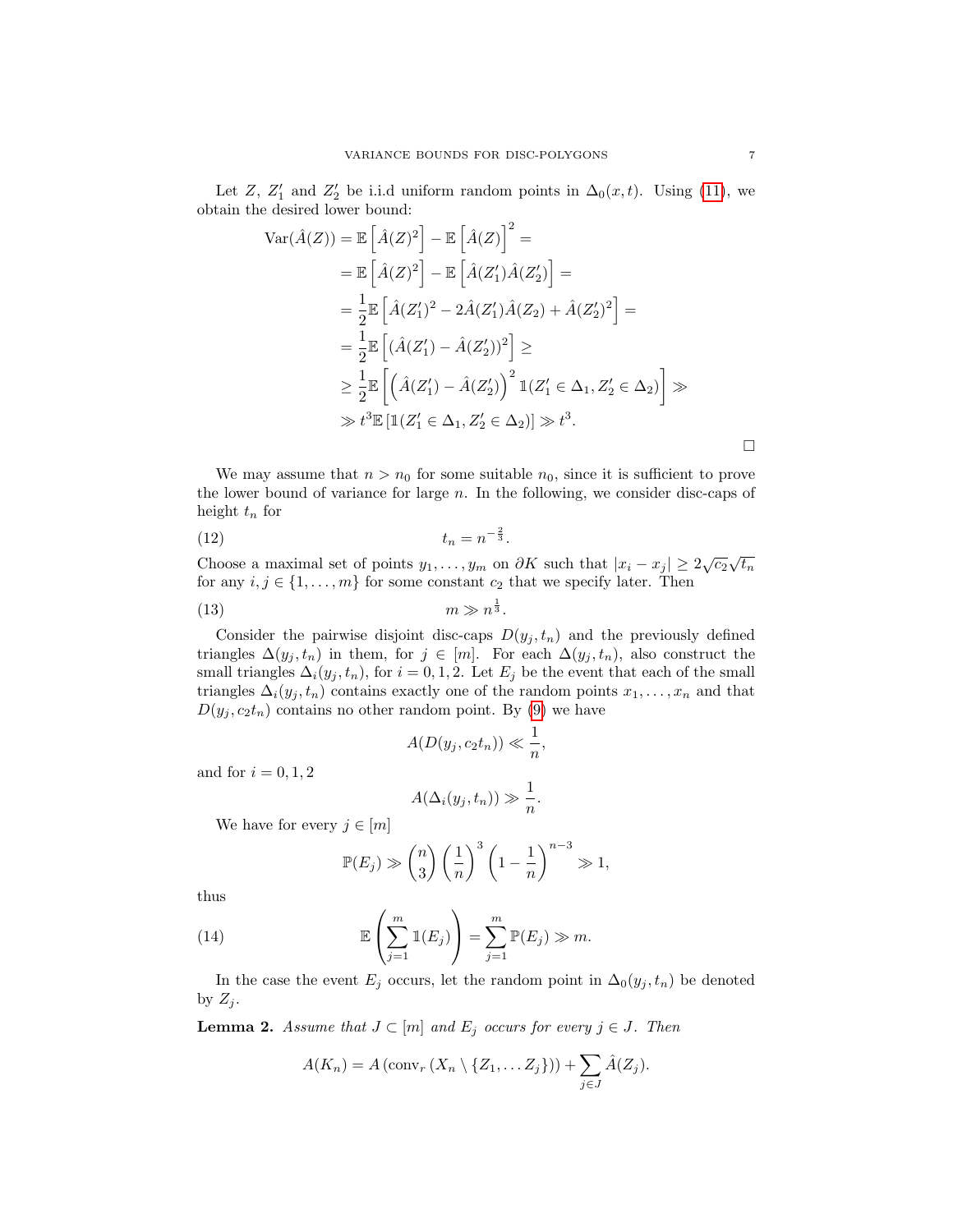*Proof.* Our goal is to show that if for indices  $j, k \in J$ ,  $j \neq k$ ,  $Z_j$  and  $Z_k$  are the random points in triangles  $\Delta_0(y_j, t_n)$  and  $\Delta_0(y_k, t_n)$ , then  $Z_j$  and  $Z_k$  are vertices of  $K_n$  and there is no edge between them. This means that the contributions of  $Z_i$ and  $Z_j$  to the area of  $K_n$  are geometrically "independent".

For this, we need that for every  $j$ , the circular arc of radius 1 determined by the two random points in triangles  $\Delta_0(y_j, t_n)$  and  $\Delta_i(y_j, t_n)$   $(i \in \{1, 2\})$ , meets the boundary of K without intersecting any other disc-cap  $D(y_k, t_n)$ .

For simplicity take a fixed disc-cap of height t and vertex x, and the triangles  $\Delta_0$ and  $\Delta_1$  in it. Orient the cap in such a way that the outer normal at x points in the positive direction of the y-axis. The intersection with  $\partial K$  has minimal y-coordinate in case the random point in  $\Delta_0$  lies at the bottom corner, nearest to  $\Delta_1$ , and the random point in  $\Delta_1$  is in the point farthest from the boundary, see Figure [3.](#page-8-0) Let us denote these points by  $a_0$  and  $a_1$ , respectively.

In the case when K is a circle of radius r, we can exactly compute the ycoordinate of the intersection for a fixed r. The depth will be smaller than  $c_3t$ for a suitable constant  $c_3$  depending only on K. This  $c_3$  is bounded as r is strictly smaller than 1. Now we can specify the constant  $c_2$  to be as large such that the disc-caps  $D(y_k, t_n)$  are far apart enough and the observed intersection point is not contained in any other disc-cap. The constant  $c_2$  depends only on K. Therefore the statement of the Lemma is true for circles.

For a general convex disc K with  $C_+^2$  boundary, we estimate the y-coordinate of the intersection point as follows. Consider the osculating circle of  $K$  at the point x with radius  $(R_0(x) = R_0 < 1$ . There exists an  $\varepsilon > 0$ , such that in any neighbourhood of radius less than  $\varepsilon$  of x, for the circles of radii  $R_0 + \varepsilon$  and  $R_0 - \varepsilon$ having the same tangent line as  $K$  at  $x$ , it is true that  $K$  is locally inside of the larger circle and the smaller circle is inside of K.

The line  $H(x, t)$  meets these circles in  $p_1, p_2$  and  $q_1, q_2$ , where the points with the same indices are close to each other. Then for  $i = 1, 2$ ,

(15)  
\n
$$
d(p_i, q_i) = \sqrt{(2R_0 + 2\varepsilon - t)t} - \sqrt{(2R_0 - 2\varepsilon - t)t}
$$
\n
$$
= \sqrt{t} \left( \sqrt{2R_0 + 2\varepsilon - t} - \sqrt{2R_0 - 2\varepsilon - t} \right)
$$
\n
$$
= \sqrt{t} \left( \frac{4\varepsilon}{\sqrt{2R_0 + 2\varepsilon - t} + \sqrt{2R_0 - 2\varepsilon - t}} \right).
$$

<span id="page-7-0"></span>Since  $t \to 0$ , we may assume that  $t < \varepsilon$ , thus we can estimate [\(15\)](#page-7-0) from above as follows.

$$
\sqrt{t}\left(\frac{4\varepsilon}{\sqrt{2R_0+2\varepsilon-t}+\sqrt{2R_0-2\varepsilon-t}}\right)\leq \frac{4}{\sqrt{2R_0}}\varepsilon\sqrt{t}\leq c_4\varepsilon\sqrt{t},
$$

where  $c_4 = \max_{x \in \partial K} 4/\sqrt{2R_0(x)}$ .

Let  $\beta$  denote the length of the side of  $\Delta_0$  opposite to x. Then the distance between the intersection of  $\partial K$  with the line H and  $a_1$  is also  $\beta$ . The order of between the intersection of  $\partial K$  with the line H and  $a_1$  is also  $\beta$ . The of-<br>magnitude of  $\beta$  is  $\sqrt{t}$ . We may assume that  $\beta = c_5\sqrt{t}$  for some constant  $c_5$ .

Consider the unique point of  $H \cap K$  which is at distance  $3/2\beta$  from  $p_1$ . The circular arc of radius 1 determined by this point and  $a_0$ , meets the outer circle at a computable, bounded depth depending on  $(R_0 + \varepsilon)$ . In the case  $c_4 \cdot \varepsilon < c_5/2$ , the circular arc incident with  $a_0$  and  $a_1$  meets the outer circle less deeply. For this, we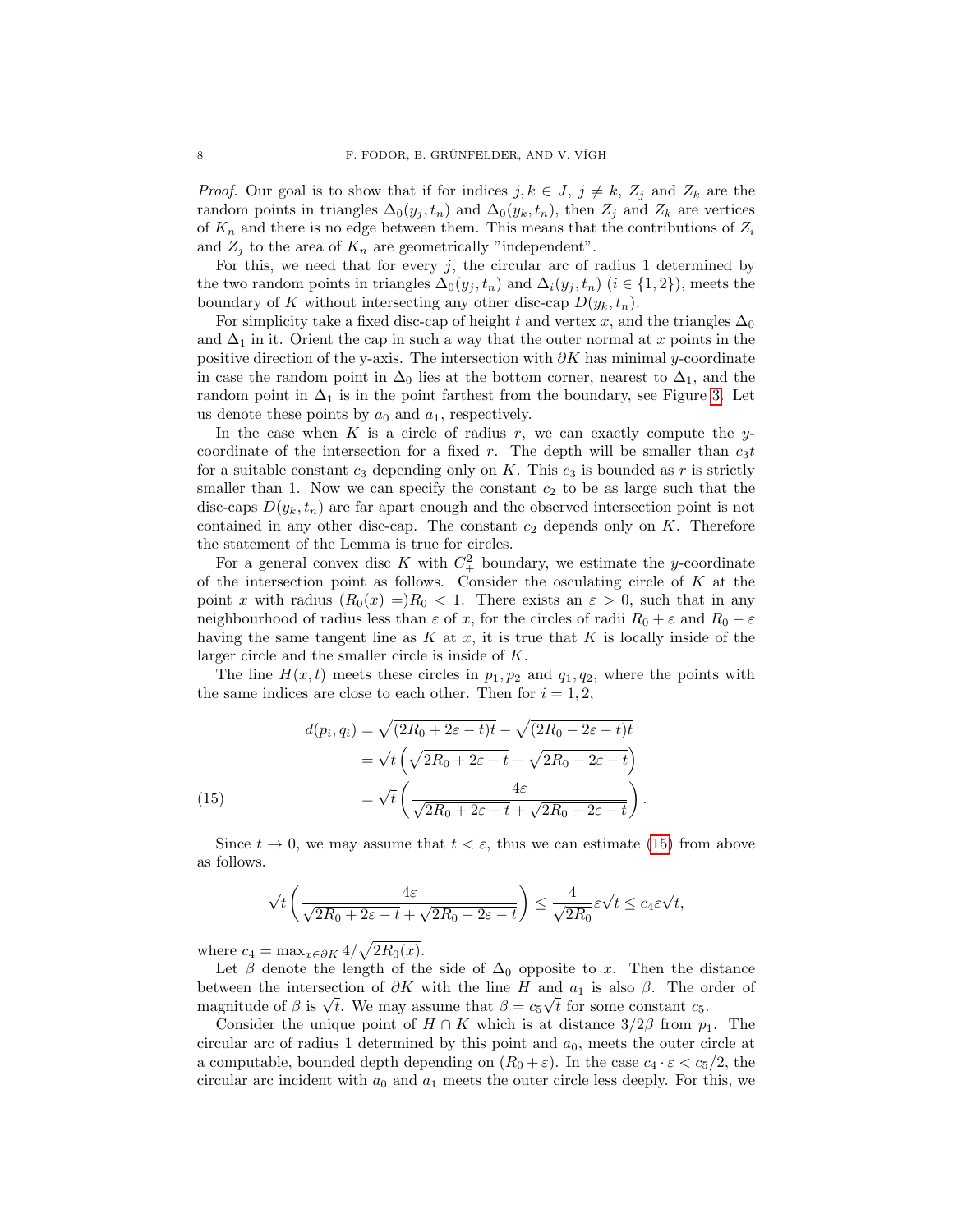

<span id="page-8-0"></span>FIGURE 3. K bounded between circles

need that

$$
\varepsilon < \frac{c_5}{2c_4}.
$$

Note that constant on the right-hand side of the inequality depends only on K. Since  $t \to 0$ ,  $\varepsilon$  can be chosen smaller than that. The only restriction on  $\varepsilon$  is that K has to be locally between the two circles, that is, the intersection point  $c_6t$  deep is in this range. Therefore, we can choose  $\varepsilon$  arbitrary small.

Thus for every  $K$ , the circular arc determined by the points  $a_0$  and  $a_1$  meets the boundary of  $K$  in a depth of order  $t$ . Therefore this arc will not intersect any other disc-cap  $D(y_j, t_n)$ .

Let F denote the  $\sigma$ -algebra generated by the events  $E_j$ . Consider the conditional variance on  $F$ . By the Law of Total Variance,

<span id="page-8-2"></span>(16) 
$$
\operatorname{Var} A(K_n) = \mathbb{E} \operatorname{Var} (A(K_n) | \mathcal{F}) + \operatorname{Var} \mathbb{E} (A(K_n) | \mathcal{F})
$$

$$
\geq \mathbb{E} \operatorname{Var} (A(K_n) | \mathcal{F}).
$$

For the set of indices  $J \subseteq [m]$ , let  $E(J)$  be the event that the event  $E_j$  occurs for exactly the indices  $j \in J$ , and does not occur for the other indices in [m]. Then the conditional variance on  $\mathcal F$  can be expanded in the following form:

<span id="page-8-1"></span>(17) 
$$
\text{Var}(A(K_n) | \mathcal{F}) = \sum_{J \subseteq [m]} \text{Var}(A(K_n) | E(J)) \cdot \mathbb{1}(E(J)).
$$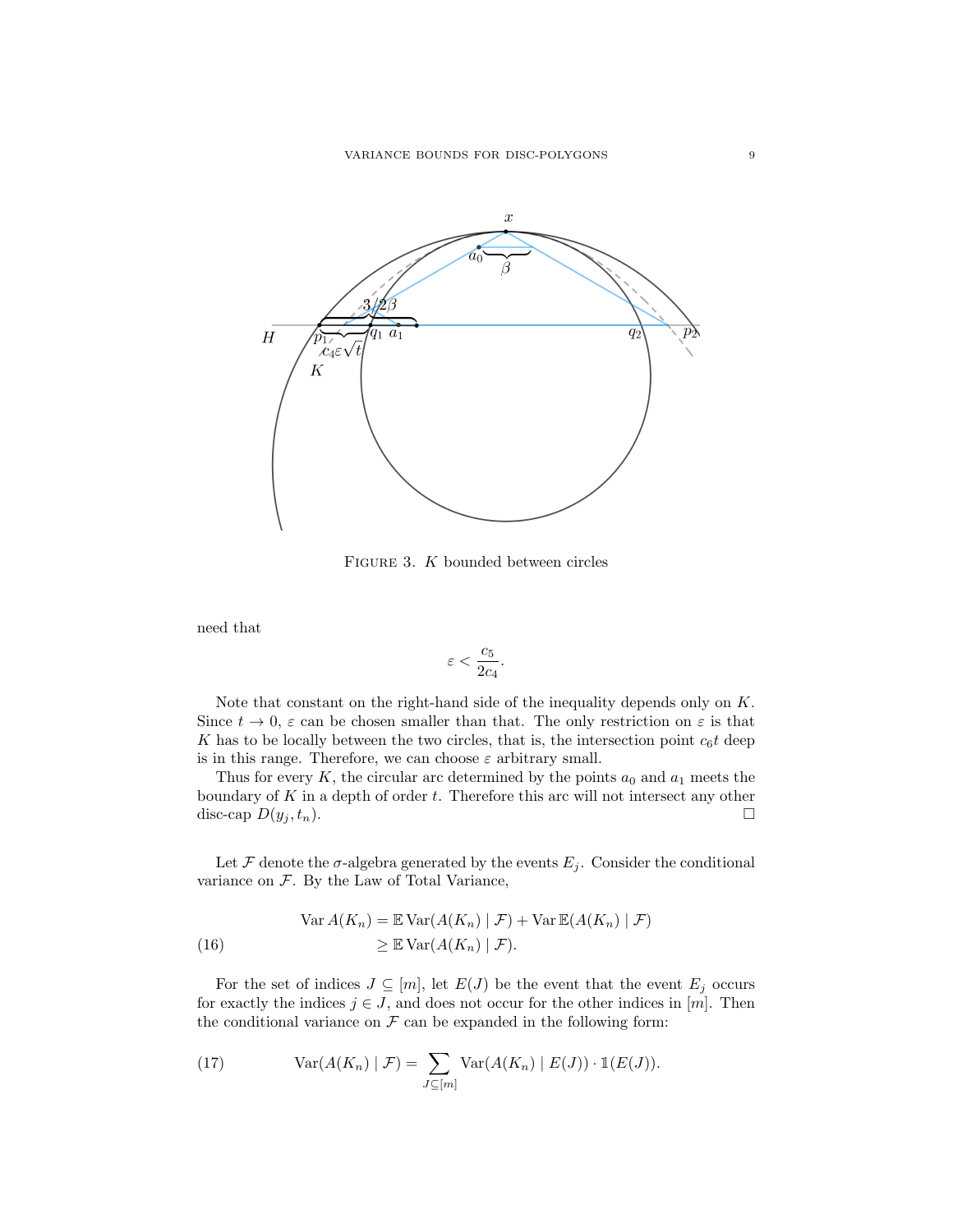By Lemma [2,](#page-6-0) in case the event  $E(J)$  occurs, the area of  $K_n$  can be written as the sum of  $\hat{A}(Z_j)$  and the area of the hull of the remaining points: (18)

<span id="page-9-1"></span>
$$
\text{Var}(A(K_n) | E(J)) = \text{Var}\left[A\left(\text{conv}_r\left(X_n \setminus \{Z_1, \ldots Z_j\}\right)\right) + \sum_{j \in J} \hat{A}(Z_j) | E(J)\right].
$$

Let the points of  $X_n \setminus \{Z_1, \ldots Z_j\}$  be fixed. Then the first term on the right-hand side of [\(18\)](#page-9-1), the area of the r-hull of the remaining points is constant, thus we can omit it. The other terms are independent since the contributions of the points  $Z_j$ are geometrically independent, therefore we can take the variance term-by-term.

This holds for every fixed set of points  $X_n \setminus \{Z_1, \ldots Z_j\}$ , thus we have the following inequality. The variance  $\text{Var}_{Z_j}$  means that the variance is taken only for the corresponding variable.

$$
\text{Var}(A(K_n) | E(J)) \ge \sum_{j \in J} \text{Var}_{Z_j} \left( \hat{A}(Z_j) | E_j \right),
$$

<span id="page-9-2"></span>Substituting it in [\(17\)](#page-8-1), we obtain that

(19) 
$$
\sum_{J \subseteq [m]} \text{Var}(A(K_n) | E(J)) \cdot \mathbb{1}(E(J)) \ge \sum_{J \subseteq [m]} \mathbb{1}(E(J)) \sum_{j \in J} \text{Var}_{Z_j} \left( \hat{A}(Z_j) | E_j \right).
$$

Rearrange the right-hand side of [\(19\)](#page-9-2) such that the sum is according to the index of  $\text{Var}_{Z_j}(\hat{A}(Z_j) | E_j)$ :

$$
\sum_{J \subseteq [m]} \mathbb{1}(E(J)) \sum_{j \in J} \text{Var}_{Z_j} \left( \hat{A}(Z_j) \mid E_j \right) = \sum_{j=1}^m \text{Var}_{Z_j} \left( \hat{A}(Z_j) \mid E_j \right) \sum_{\{J : j \in J\}} \mathbb{1}(E(J)) =
$$

$$
= \sum_{j=1}^m \text{Var}_{Z_j} \left( \hat{A}(Z_j) \mid E_j \right) \mathbb{1}(E_j).
$$

<span id="page-9-3"></span>Thus, we have

(20) 
$$
\operatorname{Var}(A(K_n) | \mathcal{F}) \geq \sum_{j=1}^{m} \operatorname{Var}_{Z_j}(\hat{A}(Z_j) | E_j) \mathbb{1}(E_j).
$$

By Lemma [1](#page-4-1) together with  $(12)-(14)$  $(12)-(14)$ ,  $(16)$ , and  $(20)$ ,

$$
\operatorname{Var} A(K_n) \geq \mathbb{E} \left( \sum_{j=1}^m \operatorname{Var}_{Z_j} \left( \hat{A}(Z_j) \mid E_j \right) \mathbb{1}(E_j) \right) \gg \mathbb{E} \left( \sum_{j=1}^m t_n^3 \mathbb{1}(E_j) \right) \gg
$$
  

$$
\gg n^{-2} \left( \mathbb{E} \sum_{j=1}^m \mathbb{1}(E_j) \right) \gg n^{-2} m \gg n^{-\frac{5}{3}},
$$

which is  $(8)$  of Theorem [1,](#page-2-3) thus we have finished the proof.

## 4. The variance of the number of vertices

<span id="page-9-0"></span>We give the outline of the necessary changes in the previous argument to prove [\(7\)](#page-2-5) of Theorem [1,](#page-2-3) the lower bound of the variance of the number of vertices, see also Reitzner [\[16\]](#page-11-12).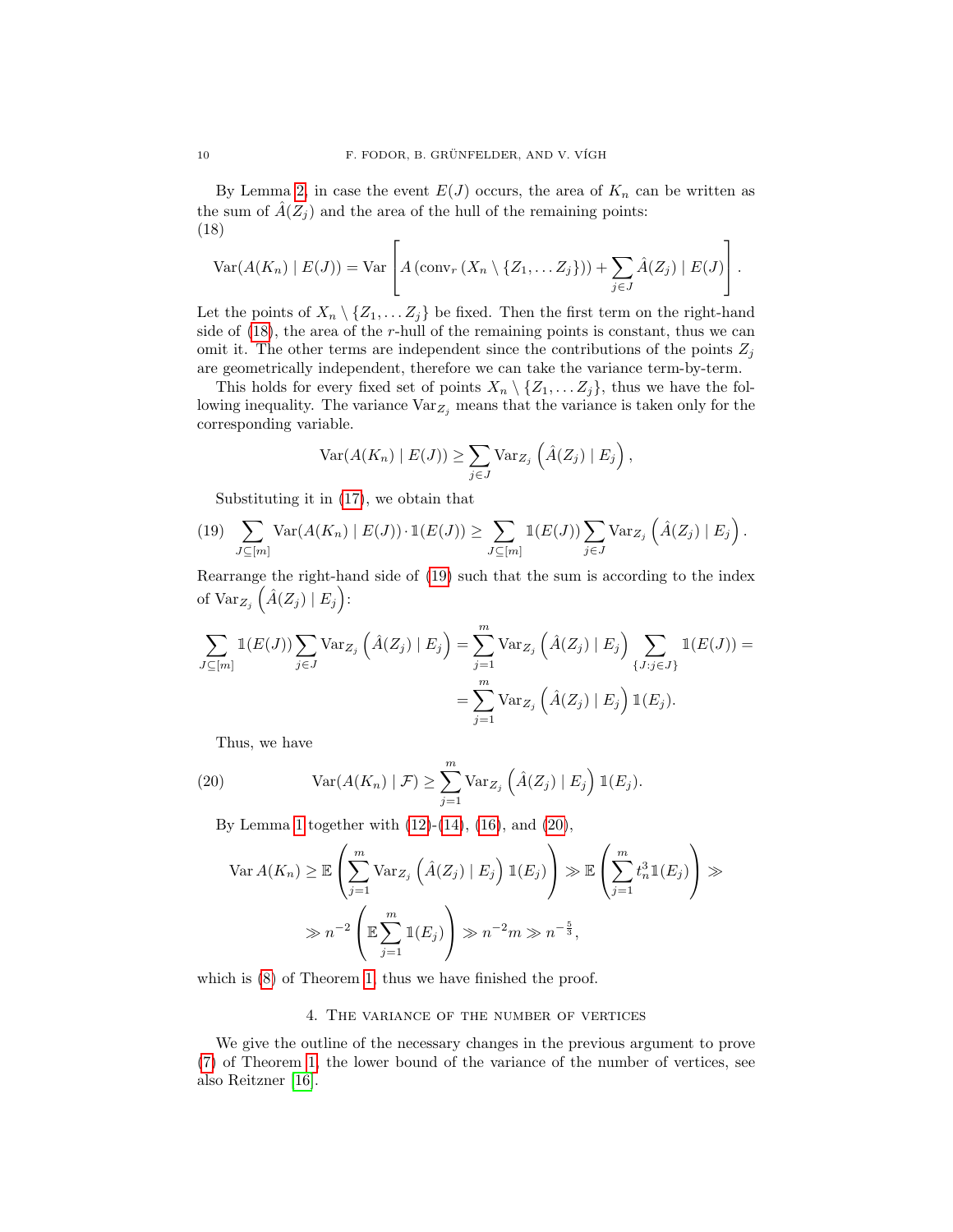Let the disc-caps  $D(y_i, t_n)$  be defined as before, and also the triangles  $\Delta(y_n, t_n)$ together with the small triangles  $\Delta_i(y_n, t_n)$ , where  $j \in [m]$  and  $i \in \{0, 1, 2\}$ . Let  $F_j$  denote the event that  $\Delta_1(y_n, t_n)$  and  $\Delta_2(y_n, t_n)$  each contain exactly one of the random points  $x_1, \ldots, x_n$ ,  $\Delta_0(y_n, t_n)$  contains exactly two of  $x_1, \ldots, x_n$ , and there is no other random point in the disc-cap  $D(y_j, c_2t_n)$ . The probability of  $F_j$  is

<span id="page-10-2"></span>
$$
\mathbb{P}(F_j) \gg {n \choose 4} \left(\frac{1}{n}\right)^4 \left(1 - \frac{1}{n}\right)^{n-4} \gg 1,
$$

thus, similar to [\(14\)](#page-6-2), we have

(21) 
$$
\mathbb{E}\left(\sum_{j=1}^m \mathbb{1}(F_j)\right) \gg m.
$$

If the event  $F_i$  occurs, denote the random points in  $\Delta_0(y_i, t_n)$  by  $Y_i$  and  $Z_i$ . It follows from the proof of Lemma [2,](#page-6-0) that in this case each one of the triangles  $\Delta_i(y_n, t_n)$  ( $i \in \{0, 1, 2\}$ ) contains a vertex of  $K_n$ . Either only one of the points  $Y_j$ and  $Z_j$  is a vertex of the  $K_n$ , or both of them are. Therefore the disc-cap  $D(y_j, t_n)$ contains either 3 or 4 vertices, both of these events have positive probability. It follows, taking the variance for only these two points, that

<span id="page-10-3"></span>(22) 
$$
\text{Var}_{Y_j, Z_j}\left(\hat{f}_0([Y_j, Z_j, z_{j,1}, z_{j,2}]) | F_j\right) \gg 1,
$$

where  $\hat{f}_0([Y_j, Z_j, z_{j,1}, z_{j,2}]$  denotes the number of vertices contained in the j-th disccap.

Let G be the  $\sigma$ -algebra generated by the events  $F_j$ . Similar to the proof of Lemma [2,](#page-6-0) it holds here as well, that the number of vertices in one of the disc-caps does not affect how many vertices are there in an other disc-cap  $D(y_i, t_n)$ . Using this fact, together with  $(13),(16)$  $(13),(16)$  and  $(21)-(22)$  $(21)-(22)$ , we get

$$
\operatorname{Var} f_0(K_n) \geq \mathbb{E} \operatorname{Var}(f_0(K_n) | \mathcal{G})
$$
  
\n
$$
\geq \mathbb{E} \left( \sum_{j=1}^m \operatorname{Var}_{Y_j, Z_j} \left( \hat{f}_0([Y_j, Z_j, z_{j,1}, z_{j,2}]) | F_j \right) \mathbb{1}(F_j) \right)
$$
  
\n
$$
\gg \mathbb{E} \left( \sum_{j=1}^m \mathbb{1}(F_j) \right) \gg m \gg n^{\frac{1}{3}},
$$

which is the statement of  $(7)$  of Theorem [1,](#page-2-3) thus we have finished the proof.

### 5. Acknowledgments

The first author was partially supported by Hungarian NKFIH grant K134814. The third author was partially supported by Hungarian NKFIH grant FK135392.

This research was supported by grant NKFIH-1279-2/2020 of the Ministry for Innovation and Technology, Hungary.

#### **REFERENCES**

- <span id="page-10-0"></span>[1] A. Baddeley, I. Bárány, and R. Schneider, Random Polytopes, Convex Bodies, and Approximation, Lecture Notes in Mathematics 1892 (2006), 77-118.
- <span id="page-10-1"></span>[2] I. Bárány, Random points and lattice points in convex bodies, Bulletin of The American Mathematical Society 45 (2008), 339-365.